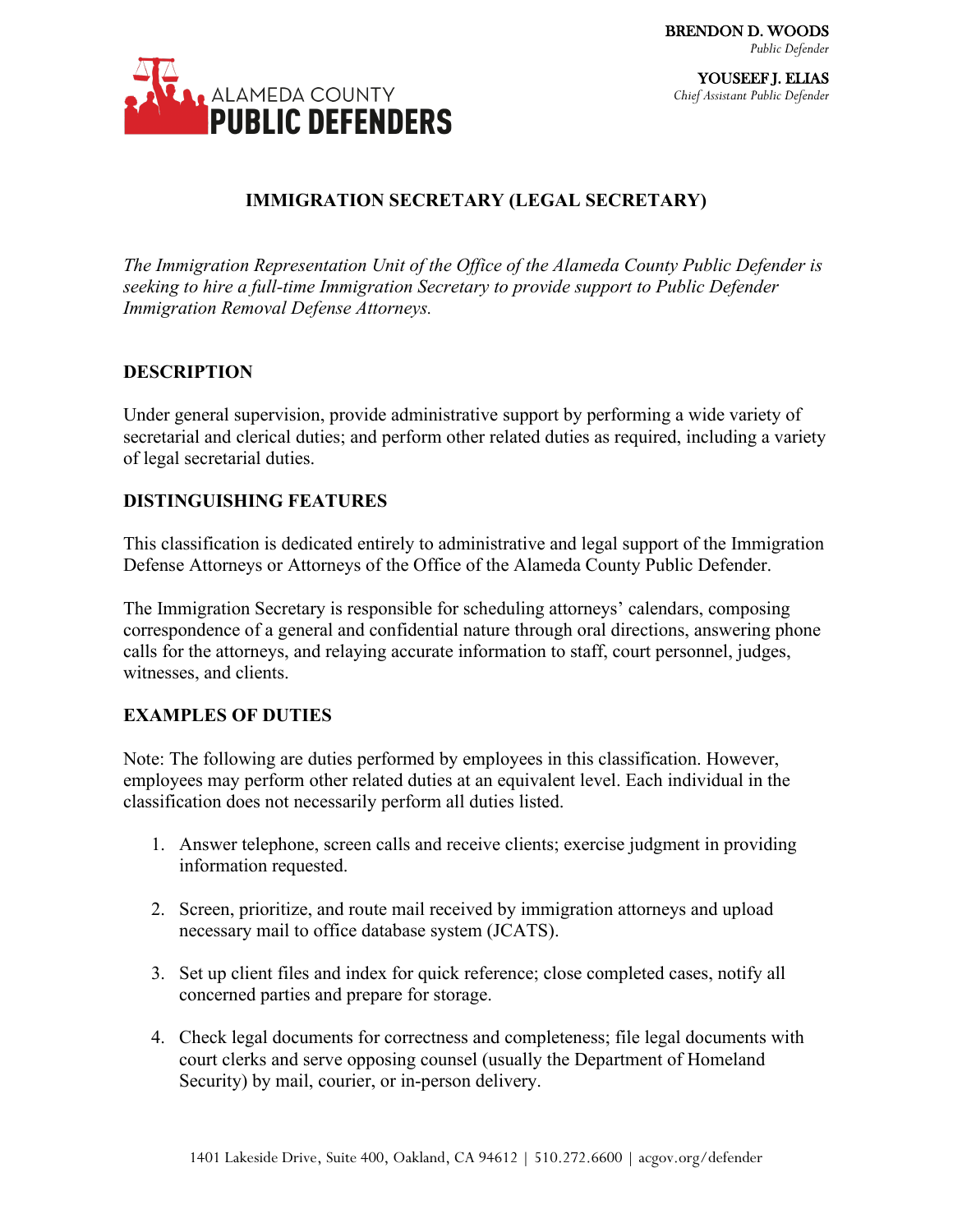- 5. Send necessary copies of pleadings by mail to clients and other persons involved, and keep clients informed of upcoming interviews, fingerprint appointments, attorney meetings, and court appearances.
- 6. Schedule attorneys' calendars for meetings, conferences, speaking engagements, court hearings, document deadlines, and interviews with immigration officers.
- 7. Compose routine correspondence regarding the status of a particular case or action.
- 8. Communicate with clients to obtain specific information identified by attorney.
- 9. Prepare documents to be submitted to the Immigration Court in compliance with the Immigration Court Practice Manual, including tabbing, indexing exhibits, pagination, hole punching, and copying.
- 10. File documents with local immigration courts, or arrange for delivery of documents, where applicable, by special couriers, including UPS, Federal Express or other mail carrier used by the office to ensure certain and timely deliveries of significant documents.
- 11. Complete requests for contract services, communicate with vendors to arrange services, and assist vendors in securing compensation for services.
- 12. Request and obtain copies of police records, conviction records, FBI Rap Sheets, and other documents related to a client's full criminal history.
- 13. Gather letters of support and other necessary documentation from clients, family members, and community members in timely manner.
- 14. Prepare and submit other records requests as needed, including Freedom of Information Act Requests with immigration agencies, medical records, school records, prior attorney files, etc.
- 15. Assemble and submit attorney reimbursement requests.
- 16. Fill out immigration forms.
- 17. Scan documents as needed for electronic record keeping and upload documents as needed to JCATs.
- 18. Translate documents from Spanish to English for use immigration proceedings. Assist with interpretation when necessary.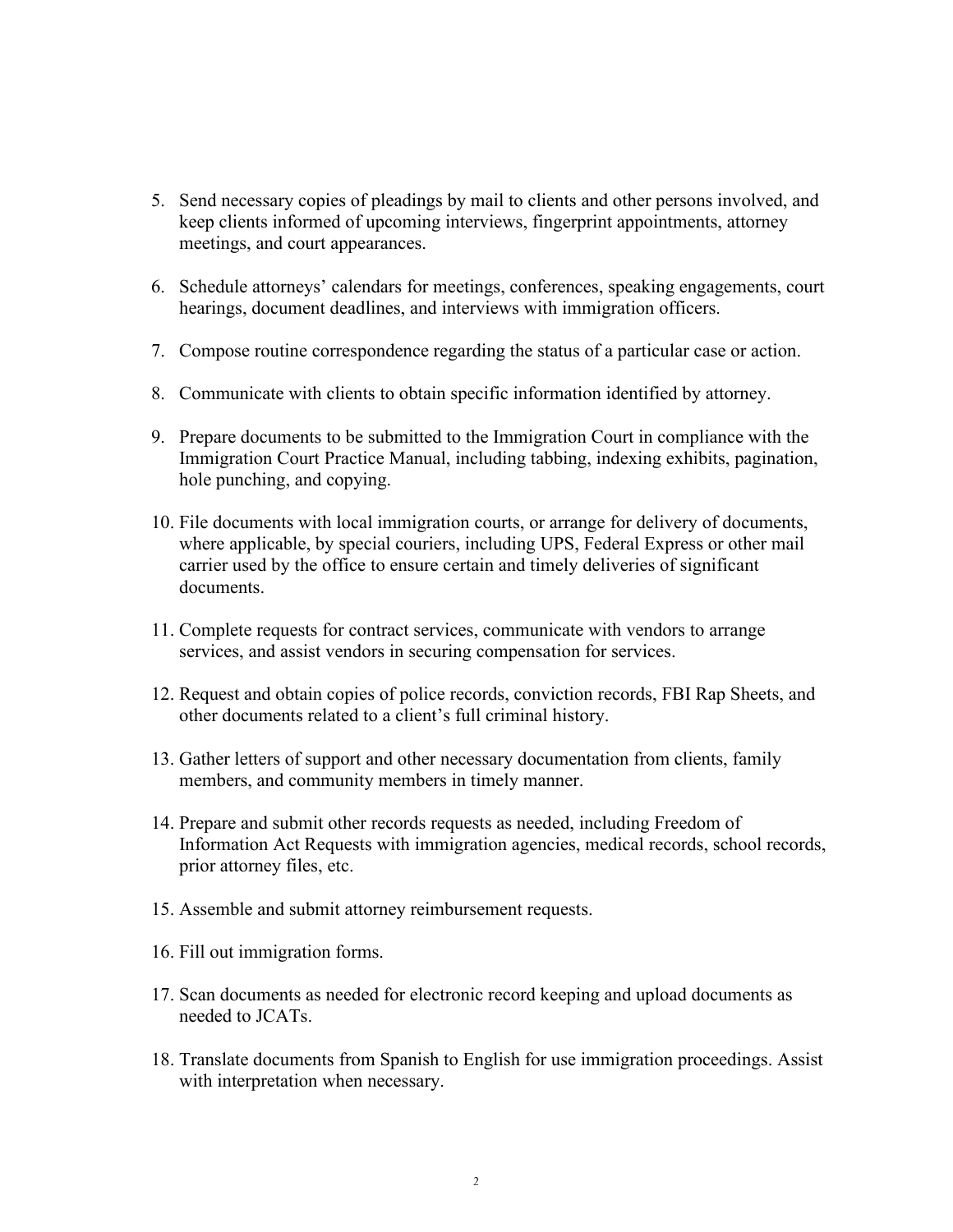- 19. Communicate professionally with jails and immigration detention centers regarding various needs of detained clients, including arranging attorney calls and in-person visits with detained clients.
- 20. Keep updated records of client contact information and timely submit Change of Address Forms to the Immigration Court and USCIS as needed.

## **MINIMUM QUALIFICATIONS**

Experience:

### EITHER I

The equivalent of two years of full-time experience in the class of Specialist Clerk II or an equivalent or higher classification, working with legal documents and supporting a team of managers in the Alameda County classified service.

### OR II

The equivalent of three years of full-time experience in the class of Specialist I, or an equivalent or higher-level clerical classification, working with legal documents and supporting a team of managers in the Alameda County classified service.

#### OR III

The equivalent of two years of full-time experience performing complex or responsible legal, clerical or administrative, supporting work in a legal environment.

#### Substitution:

The equivalent of an associate degree from an accredited college or university may be substituted for six months of the required experience in either pattern I, II, or III.

The equivalent of a bachelor's degree from an accredited college or university may be substituted for one year of the required experience in either pattern I, II, or III.

#### Special Requirement:

- Must be fluent in speaking, reading, and writing Spanish.
- Must be able to type into a word processor at a minimum of 50 words per minute from clear copy.